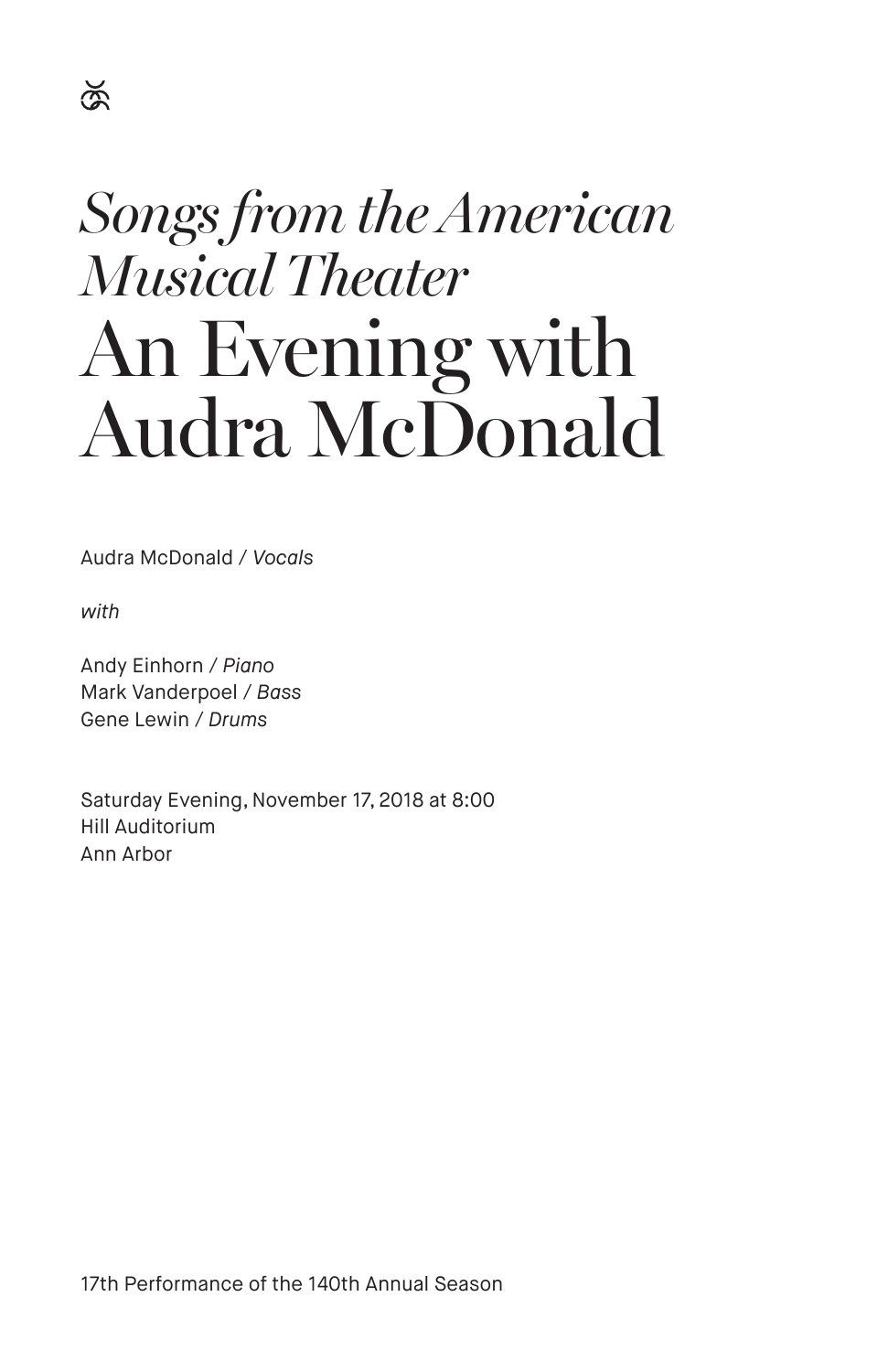This evening's performance is supported by Anne and Paul Glendon.

Audra McDonald appears by arrangement with Alec Treuhaft, LLC.

The Steinway piano used in this evening's performance is made possible by William and Mary Palmer.

In consideration for the artists and the audience, please refrain from the use of electronic devices during the performance.

The photography, sound recording, or videotaping of this performance is prohibited.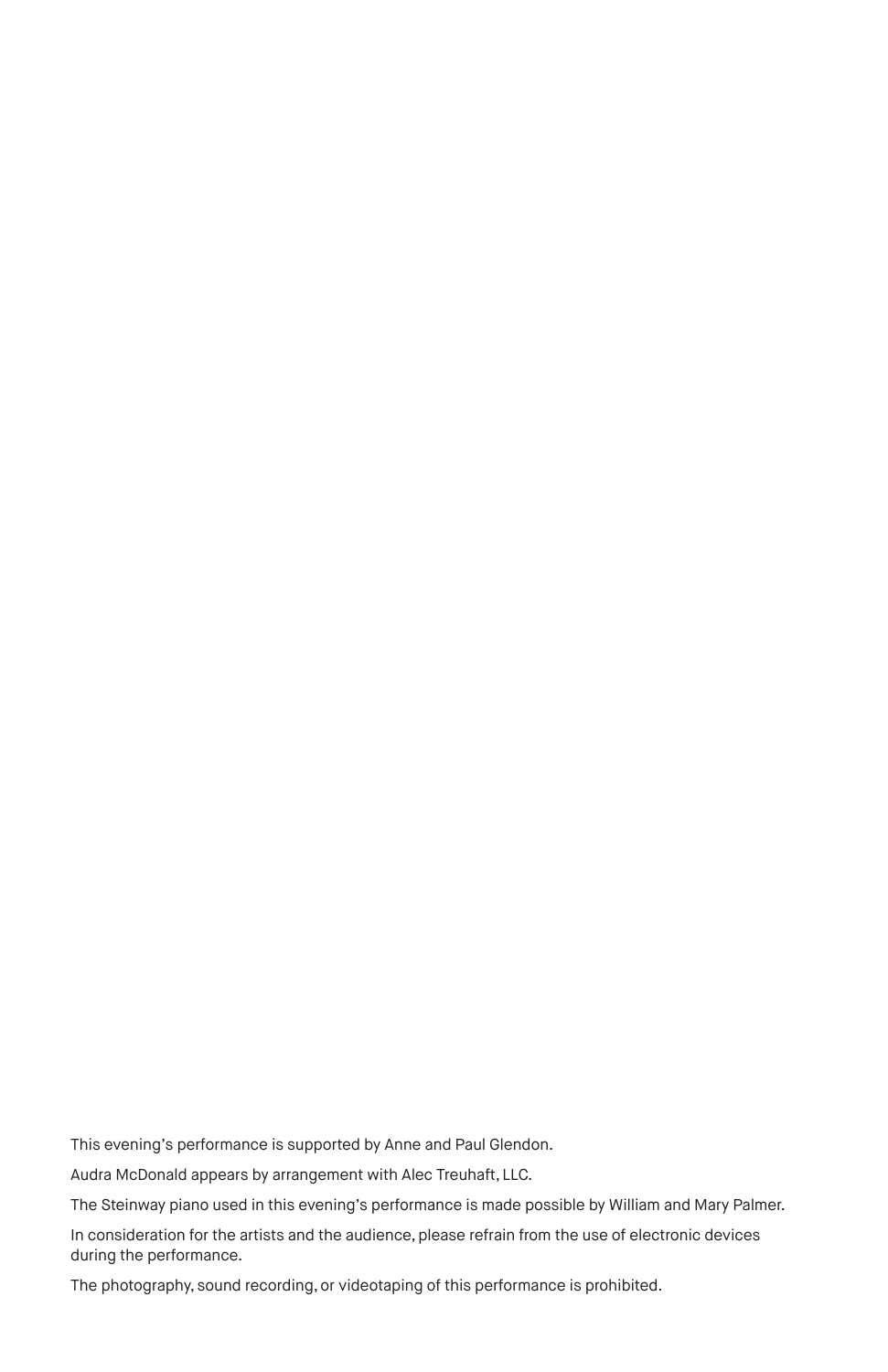### **Songs from the American Musical Theater**

*This evening's program will be announced by the artists from the stage and will be performed without intermission.*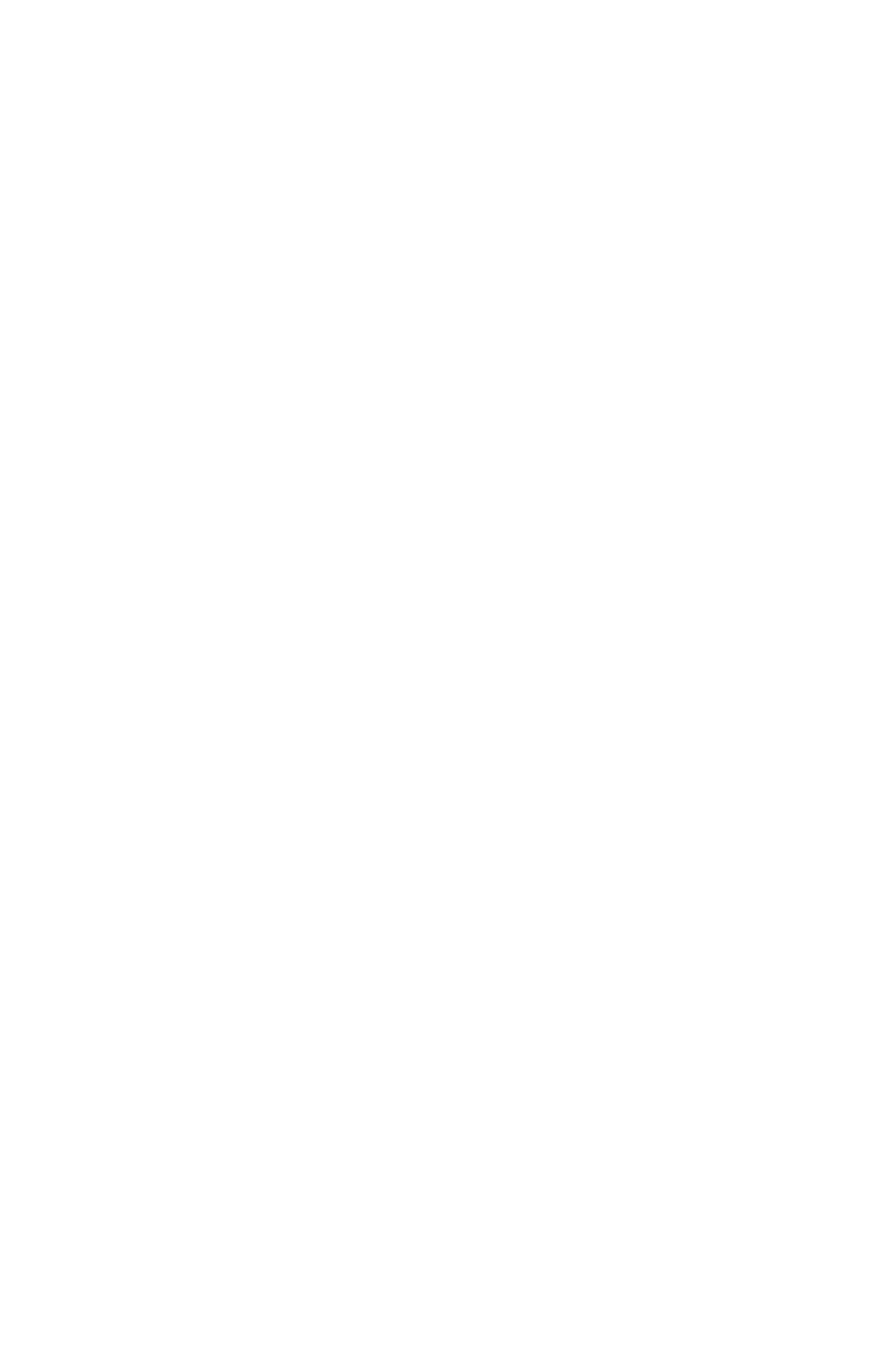#### **ARTISTS**

**Audra McDonald** *(vocals)* is unparalleled in the breadth and versatility of her artistry as both a singer and an actor. The winner of a record-breaking six Tony Awards, two Grammy Awards, and an Emmy Award, she was named one of *Time* magazine's "100 Most Influential People of 2015" and received a 2015 National Medal of Arts — America's highest honor for achievement in the arts — from President Barack Obama.

In addition to her Tony-winning performances in *Carousel*, *Master Class*, *Ragtime*, *A Raisin in the Sun*, *The Gershwins' Porgy and Bess*, and *Lady Day at Emerson's Bar & Grill —* the role that also served as the vehicle for her 2017 debut on London's West End (2018 Olivier Award nomination) — she has appeared on Broadway in *The Secret Garden*, *Marie Christine* (Tony nomination), *Henry IV*, *110 in the Shade* (Tony nomination), and *Shuffle Along, Or, The Making of the Musical Sensation of 1921 and All That Followed.* 

The Juilliard-trained soprano's opera credits include *La voix humaine* and *Send* at Houston Grand Opera, and *Rise and Fall of the City of Mahagonny* at Los Angeles Opera. On television, she was seen by millions as the Mother Abbess in NBC's *The Sound of Music Live!* and played Dr. Naomi Bennett on ABC's *Private Practice*. She won an Emmy Award for her role as host of PBS's *Live From Lincoln Center* and has received nominations for *Wit*, *A Raisin in the Sun*, and *Lady Day at Emerson's Bar & Grill*. Having first appeared as Liz Lawrence on CBS's *The Good Wife*, she can now be seen on CBS All Access's *The Good Fight*, which launches its third season in 2019. On film, she has appeared in *Seven Servants*, *The Object of My Affection*, *Cradle Will Rock*, *It Runs in the Family*, *The Best Thief in the World*, *She Got Problems*, *Rampart*, *Ricki and the Flash*, Disney's

live-action *Beauty and the Beast*, and the movie-musical *Hello Again*.

Ms. McDonald has released five solo albums on the Nonesuch label and recently released a new recording, *Sing Happy*, with the New York Philharmonic on Decca Gold. She also maintains a major career as a concert artist, regularly appearing on the great stages of the world and with leading international orchestras. Of all her many roles, her favorites are the ones performed off stage: passionate advocate for equal rights and homeless youth, wife to actor Will Swenson, and mother.

Leading Broadway music director and conductor **Andy Einhorn** (*piano*) directs concerts this year with the Baltimore Symphony Orchestra, National Arts Centre Orchestra, Tucson Symphony, and the Vancouver Symphony Orchestra. Most recently, he served as the music supervisor and musical director for the Broadway productions of *Carousel* and *Hello Dolly!*. Mr. Einhorn's previous Broadway credits include *Holiday Inn*, Woody Allen's *Bullets Over Broadway*, Rodgers & Hammerstein's *Cinderella*, *Evita*, *Brief Encounter*, *The Light in the Piazza*, and *Sondheim on Sondheim*. Mr. Einhorn served as music director and conductor for the Châtelet Theatre's production of Sondheim's *Passion* in Paris and has led the New York Philharmonic twice conducting for Audra McDonald and Chris Botti.

Since 2011, Mr. Einhorn has served as music director and pianist for six-time Tony Award-winner Audra McDonald, performing with her at such prestigious orchestras and venues including the New York Philharmonic, Boston Pops, Philadelphia Orchestra, San Francisco Symphony, National Symphony Orchestra,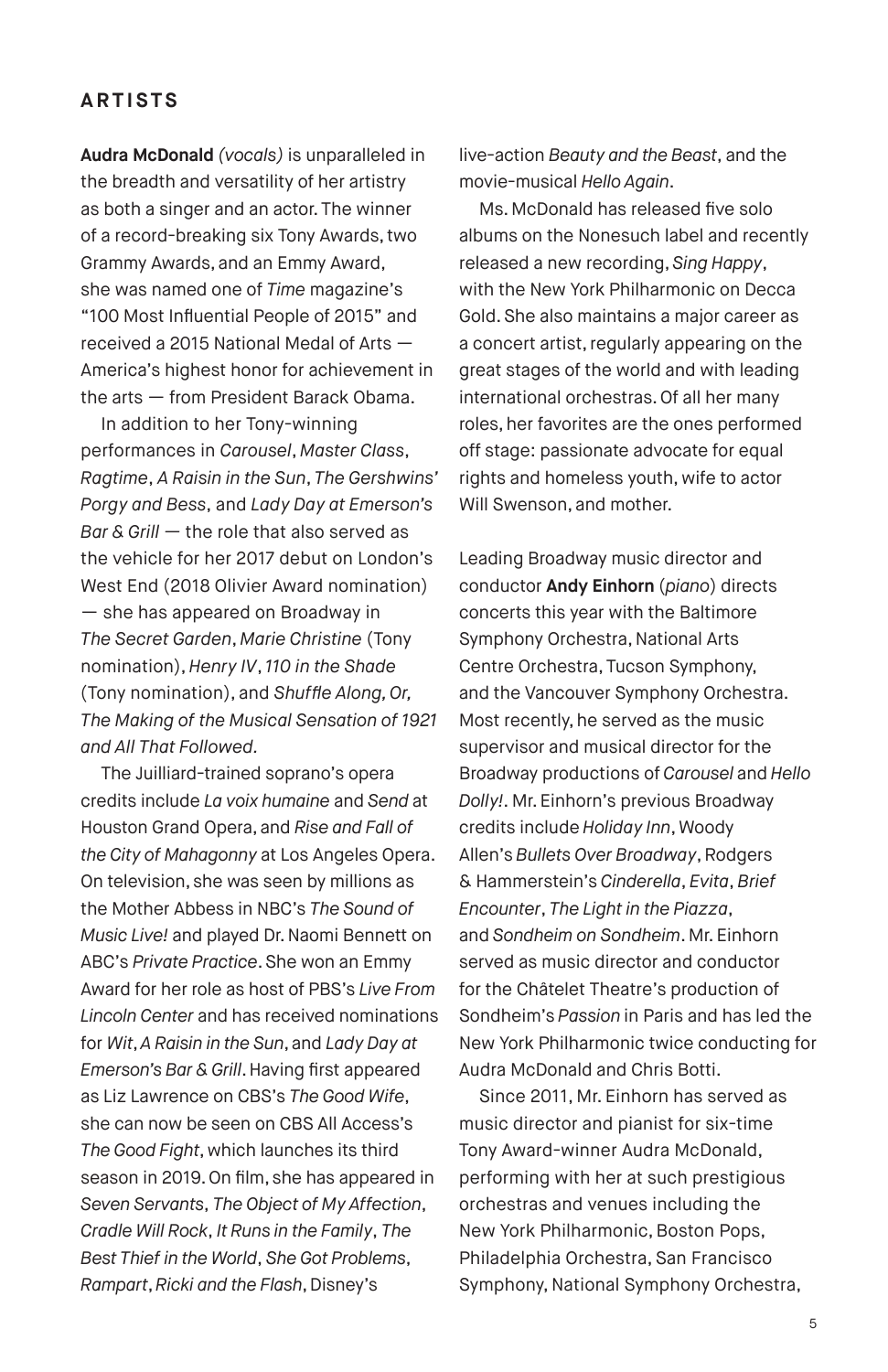Los Angeles Opera, Avery Fisher Hall, Carnegie Hall, Walt Disney Concert Hall, and Teatro Real in Madrid. They recently recorded performances for national telecast with the Sydney Symphony at the Sydney Opera House in Australia. Mr. Einhorn has also music directed for Barbara Cook at Feinstein's and Toronto's Royal Conservatory of Music.

Recording credits include Audra McDonald's *Sing Happy* with the New York Philharmonic, *Carousel* featuring Renée Fleming, *Hello Dolly!* featuring Bette Midler, *Bullets Over Broadway*, *Cinderella*, *Evita*, *Sondheim on Sondheim* (Grammy nomination), *Stage Door Canteen*, and Ms. McDonald's *Go Back Home*. He served as the music director for HBO's Peabody Awardwinning documentary *Six by Sondheim* and music supervisor for PBS's *Great Performances* Peabody Award-winning special *Broadway Musicals: A Jewish Legacy*. Mr. Einhorn is an honors graduate of Rice University in Houston, Texas.

**Mark Vanderpoel** (*bass*) is a native of San Diego. He is a graduate of the University of California, San Diego, where he studied with Bertram Turetzky, and he holds a master's degree from the California Institute of the Arts. Symphonic credits include the San Diego Symphony, American Symphony Orchestra, Manhattan Philharmonia, and various ensembles based in the Baja California region of Mexico. His theater credits include *Hello Dolly!* staring Bette Midler, *Legally Blonde*, Rodgers & Hammerstein's *Cinderella*, *See What I Wanna See*, *Guys and Dolls*, the PBS special *A Broadway Celebration: In Performance at the White House*, *Jane Eyre*, Woody Allen's *Bullets Over Broadway*, and *An American in Paris*. His stage and sideman credits include work with Audra McDonald, Kristen Chenoweth, Kelli O'Hara,

Nancy Sinatra, Victoria Clark, Shirley Jones, Cliff Richard, Deborah Voigt, Sandra Bernhard, Clay Aiken, Taylor Hicks, David Johansen, Sigur Rós, Jeff Beck, Richard Klein, and Andrea Bocelli, as well as appearances on the *Late Show with David Letterman* and *America's Got Talent.* 

**Gene Lewin** (*drums*) appears on 36 CDs, with several more soon to be released. His eclectic discography ranges from the modern jazz of Fundementia to the electric-violin pop of GrooveLily. Several jazz and theater projects and singersongwriter efforts round out the list.

Mr. Lewin drums, sings, and composes for GrooveLily, a trio that has been together for 20 years and has toured extensively in the US and Canada. While they have morphed through many different musical scenes (and hair styles), they eventually became focused on creating hybrid musical theater; performances that feel both like concert and story. The band's credits in this area include a production of Shakespeare's *A Midsummer Night's Dream* (directed by Tina Landau), *Striking 12*, and the autobiographical show *Wheelhouse*, which had its world premiere in 2012 at TheatreWorks in Mountain View, California.

He also performs periodically with Kelli O'Hara, Sophie B. Hawkins, and is active in New York City's jazz scene, performing and recording with many well-respected singers and instrumentalists. He has appeared on CDs with bassists John Patitucci and Scott Colley, guitarists Ben Monder and Steve Cardenas, jazz legend tenor saxophonist George Coleman, and bassist/vocalist Jay Leonhart.

Originally an engineering major at Princeton University, Mr. Lewin soon changed paths and returned to school to receive a master's degree from the Manhattan School of Music in 1991.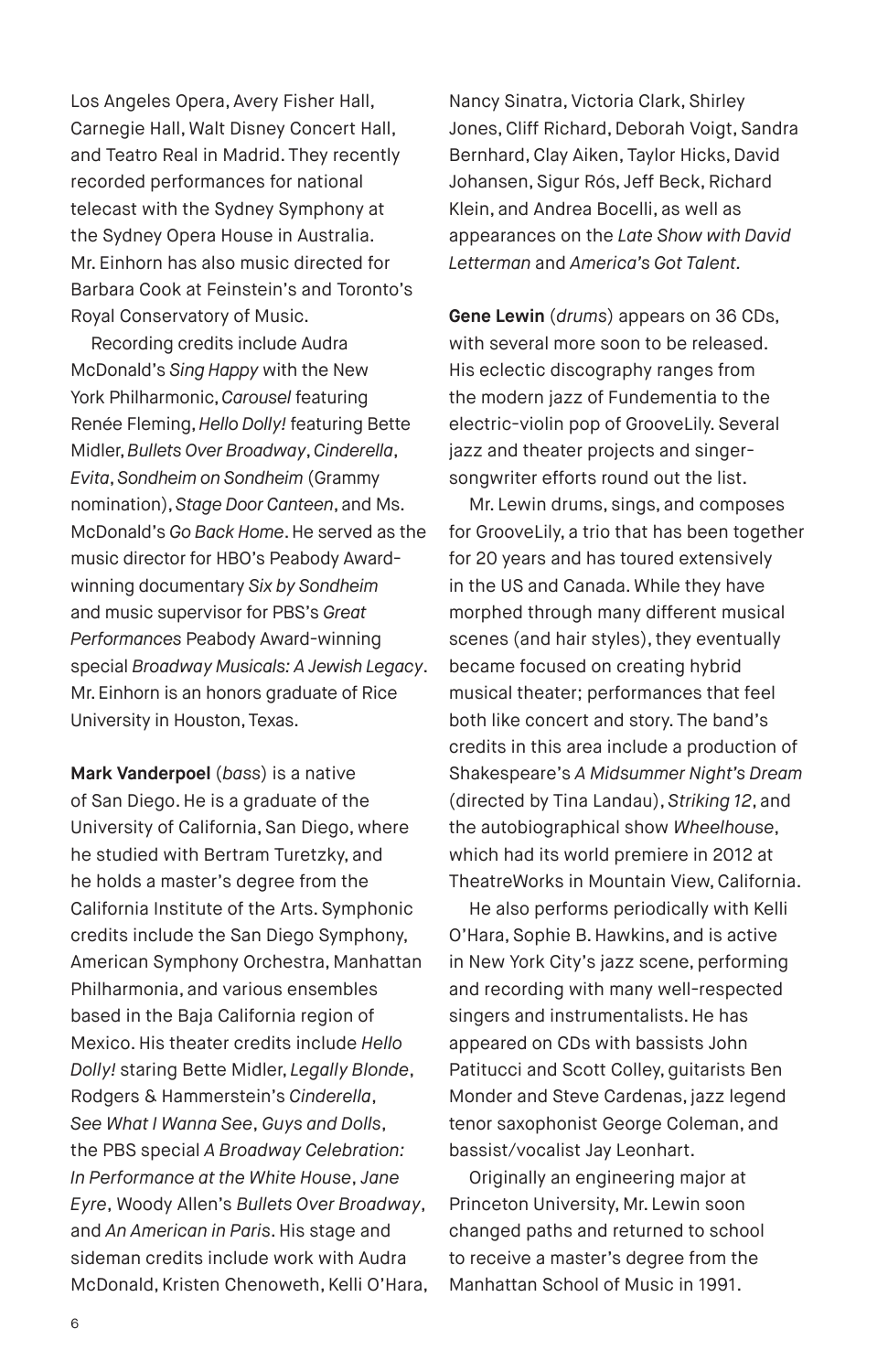#### **UMS ARCHIVES**

This evening's performance marks **Audra McDonald**'s seventh appearance under UMS auspices. Ms. McDonald made her UMS debut in March 2000 at the Power Center and most recently appeared in September 2015 in Hill Auditorium with Andy Einhorn, Mark Vanderpoel, and Gene Lewin. This evening's performance marks **Andy Einhorn**'s fourth UMS appearance, following his UMS debut with Ms. McDonald in November 2011 in Hill Auditorium. UMS also welcomes **Mark Vanderpoel** and **Gene Lewin**, who make their third and fourth appearances, respectively, under UMS auspices.